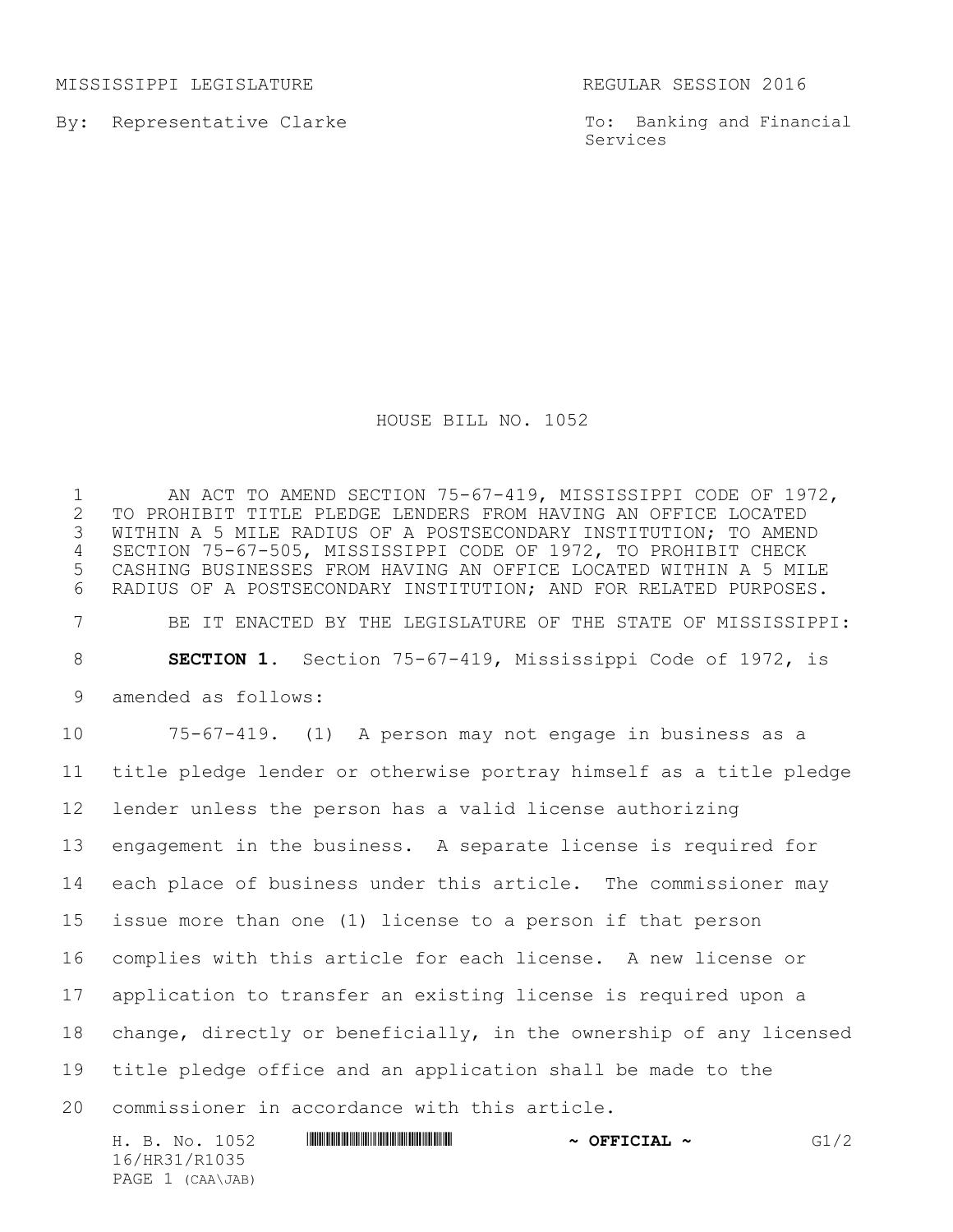(2) When a licensee wishes to move a title pledge office to another location, the licensee shall give thirty (30) days prior written notice to the commissioner who shall amend the license accordingly.

 (3) Each license shall remain in full force and effect until relinquished, suspended, revoked or expired. With each initial application for a license, the applicant shall pay the commissioner at the time of making the application a license fee of Seven Hundred Fifty Dollars (\$750.00), and on or before June 1 of each year thereafter, an annual renewal fee of Four Hundred Seventy-five Dollars (\$475.00). If the annual fee remains unpaid thirty (30) days after June 1, the license shall thereupon expire, but not before June 30 of any year for which the annual fee has been paid. If any person engages in business as provided for in this article without paying the license fee provided for in this article before commencing business or before the expiration of such person's current license, as the case may be, then the person shall be liable for the full amount of the license fee, plus a penalty in an amount not to exceed Twenty-five Dollars (\$25.00) for each day that the person has engaged in the business without a license or after the expiration of a license. All licensing fees and penalties shall be paid into the Consumer Finance Fund of the Department of Banking and Consumer Finance.

 (4) Notwithstanding other provisions of this article, the commissioner may issue a temporary license authorizing the

H. B. No. 1052 **. AND AND AN ADDRESS FOR A STATE OF PETCIAL ~** 16/HR31/R1035 PAGE 2 (CAA\JAB)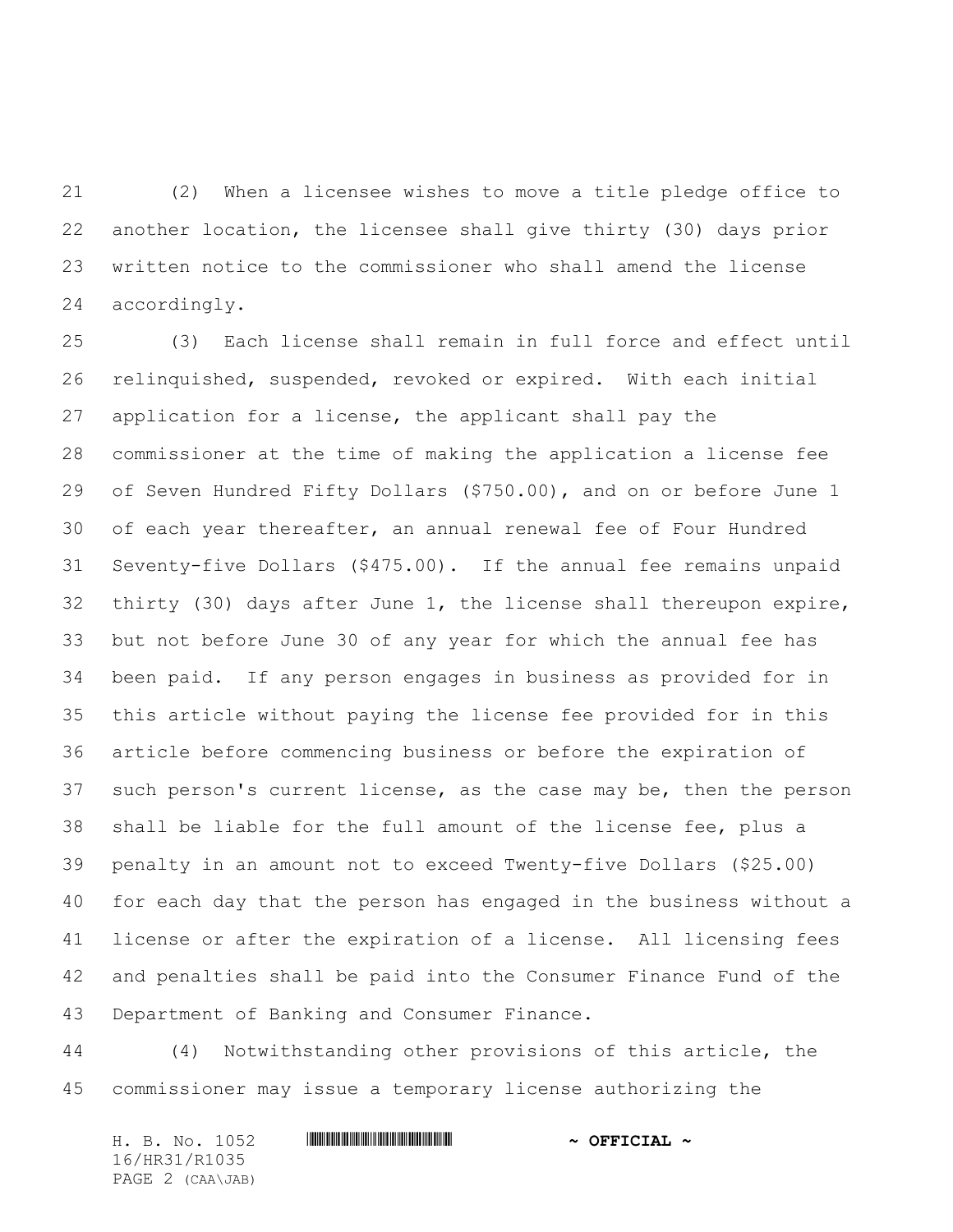operation of a title pledge office on the receipt of an application to transfer a license from one person to another or on the receipt of an application for a license involving principals and owners that are substantially identical to those of an existing licensed title pledge office. The temporary license is effective until the permanent license is issued or denied.

 (5) Notwithstanding other provisions of this article, neither a new license nor an application to transfer an existing license shall be required upon any change, directly or beneficially, in the ownership of any licensed title pledge office incorporated under the laws of this state or any other state so long as the licensee continues to operate as a corporation doing a title pledge business under the license. The commissioner may, however, require the licensee to provide such information as he deems reasonable and appropriate concerning the officer and directors of the corporation and persons owning in excess of twenty-five percent (25%) of the outstanding shares of the corporation.

 (6) Beginning on June 1, 2016, no title pledge office may be located within a five (5) mile radius of any public or private postsecondary institution campus. Any licenses existing before that date shall not be renewed if the business is in violation of this subsection.

 **SECTION 2.** Section 75-67-505, Mississippi Code of 1972, is amended as follows:

H. B. No. 1052 \*HR31/R1035\* **~ OFFICIAL ~** 16/HR31/R1035 PAGE 3 (CAA\JAB)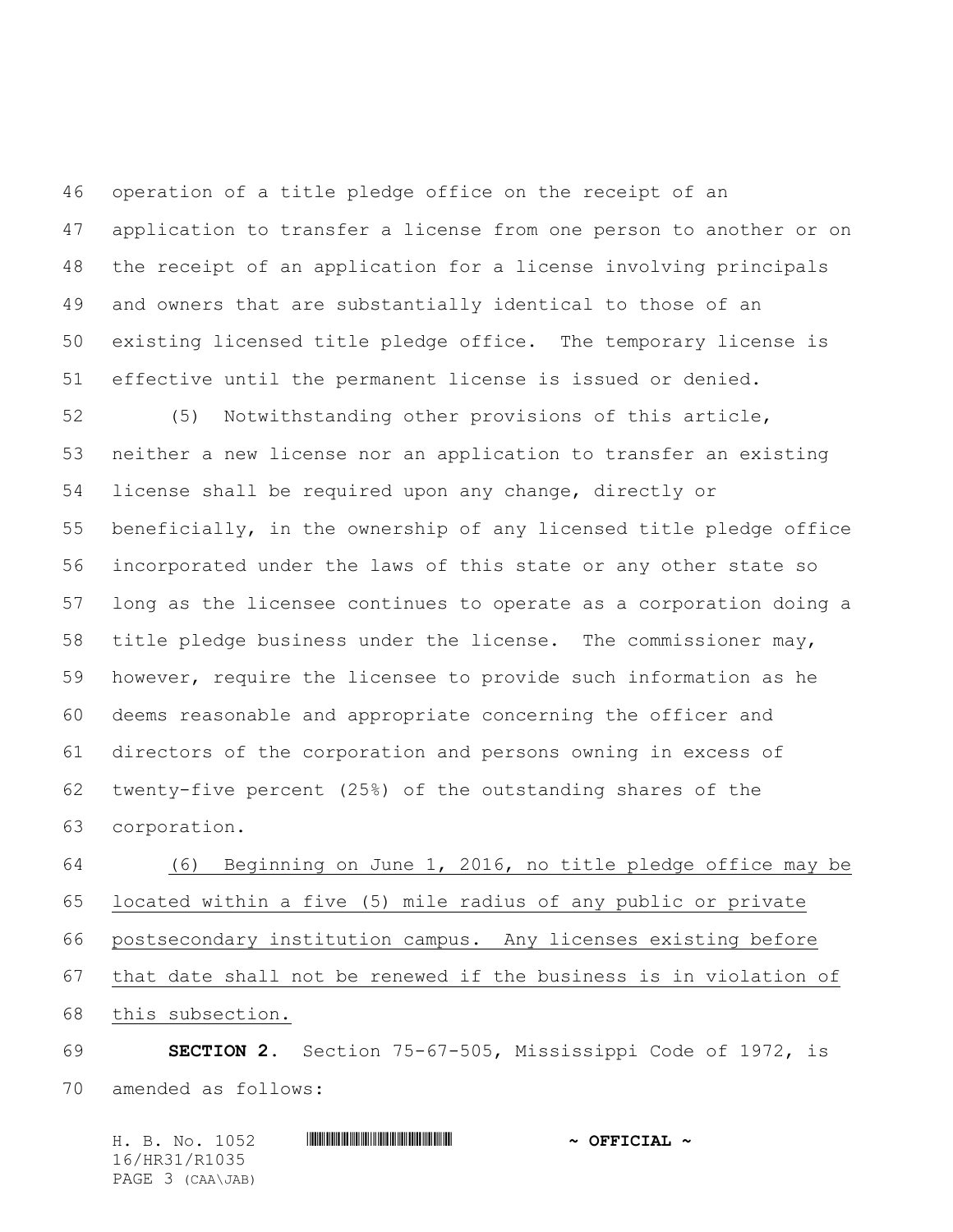75-67-505. (1) (a) A person may not engage in business as a check casher or otherwise portray himself as a check casher unless the person has a valid license authorizing engagement in the business. Any transaction that would be subject to this article that is made by a person who does not have a valid license under this article shall be null and void. A separate license is required for each place of business under this article and each business must be independent of, and not a part of, any other business operation. A check cashing business shall not be a part of, or located at the same business address with, a pawnshop, title pledge office and small loan company.

 (b) A check cashing business shall (i) have a definitive United States Postal address and E911 address; (ii) comply with local zoning requirements; (iii) have a minimum of one hundred (100) square feet with walls from floor to ceiling separating the operation from any other businesses; (iv) have an outside entrance, but may be located in an area that has a common lobby shared by other businesses as long as the customers do not 89 enter the check cashing business through another business; (v) have proper signage; and (vi) maintain separate books and records. Any licensee who does not cash any delayed deposit checks as authorized under Section 75-67-519 shall not be subject to the requirements of subparagraphs (i), (iii) and (iv) of this paragraph.

16/HR31/R1035 PAGE 4 (CAA\JAB)

H. B. No. 1052 \*HR31/R1035\* **~ OFFICIAL ~**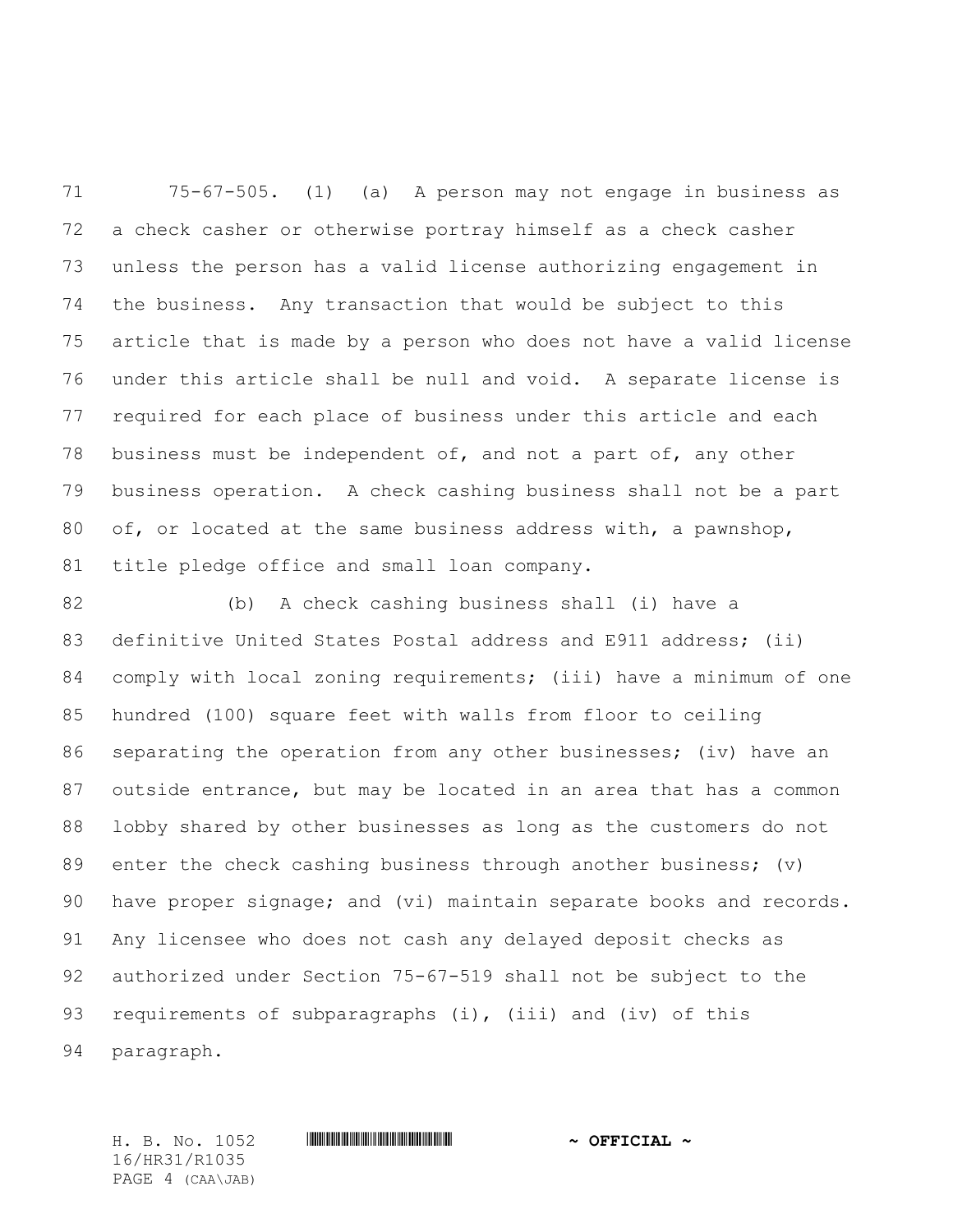(c) A licensed check casher may sell, at the same location as his check cashing business, the following items and services: money orders; income tax preparation service; copy 98 service; wire transfer service; notary service; pagers; pager service; prepaid cellular service; debit card; prepaid telephone 100 cards; prepaid telephone service; and operate a processing center where utility bills, credit card payments and other payments are collected from the general public and governmental and private payments are distributed. In the event a licensee accepts wire transfers in the form of a direct deposit of a payroll check or other similar types of deposit, the licensee shall not encumber any transferred funds against a deferred deposit agreement or any delinquent deferred deposit agreement with such customer. The commissioner may authorize additional functions in addition to those provided in this subsection that may be performed as part of a check cashing business.

 (d) The commissioner may issue more than one (1) license to a person if that person complies with this article for each license. A new license is required upon a change, directly or beneficially, in the ownership of any licensed check casher business and an application shall be made to the commissioner in accordance with this article.

 (2) When a licensee wishes to move a check casher business to another location, the licensee shall give thirty (30) days'

16/HR31/R1035 PAGE 5 (CAA\JAB)

H. B. No. 1052 \*HR31/R1035\* **~ OFFICIAL ~**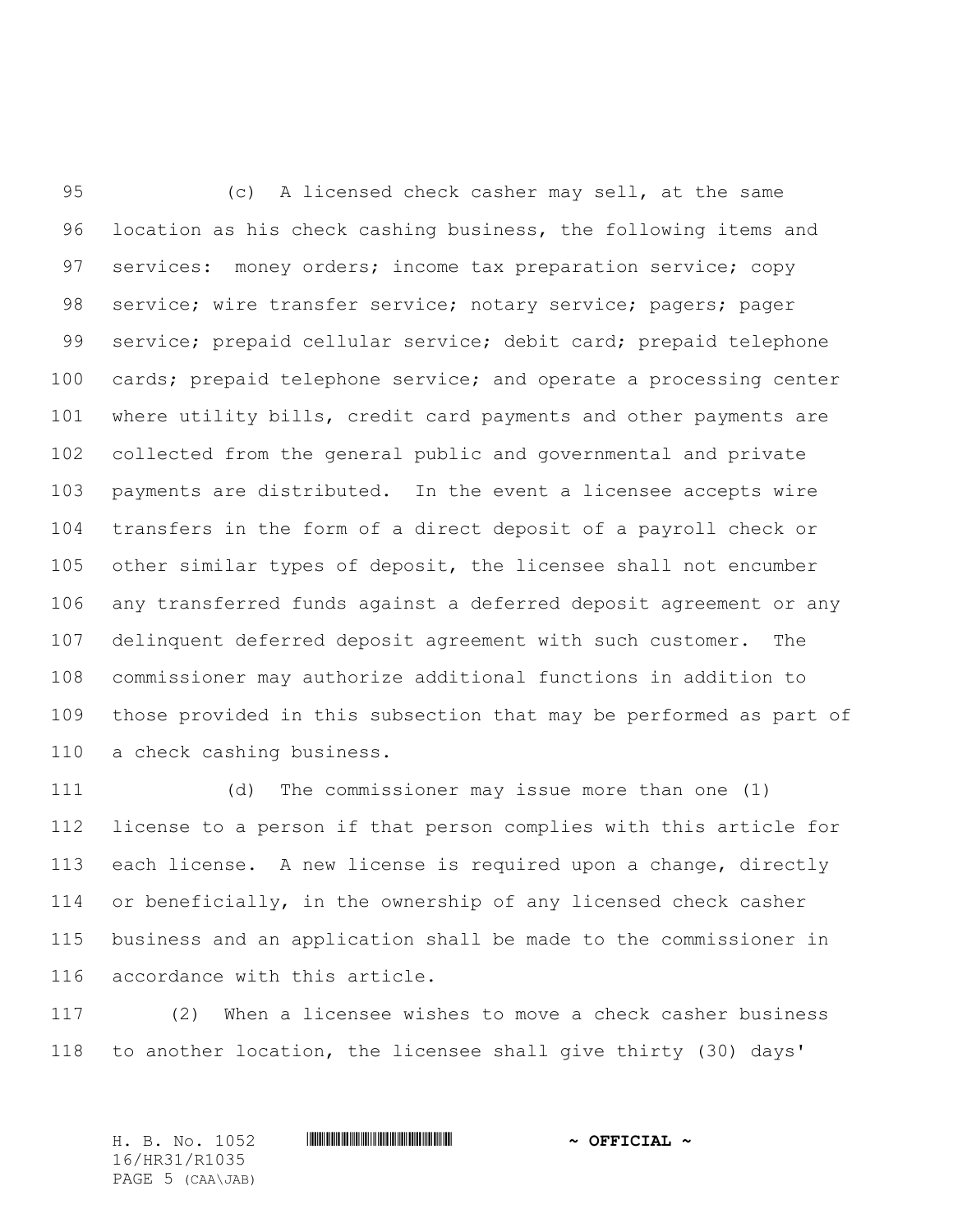prior written notice to the commissioner who shall amend the license accordingly.

 (3) Each license shall remain in full force and effect until relinquished, suspended, revoked or expired. With each initial application for a license, the applicant shall pay the commissioner at the time of making the application a license fee of Seven Hundred Fifty Dollars (\$750.00), and on or before September 1 of each year thereafter, an annual renewal fee of Four Hundred Seventy-five Dollars (\$475.00). If the annual renewal fee remains unpaid twenty-nine (29) days after September 1, the license shall thereupon expire, but not before the thirtieth day 130 of September of any year for which the annual fee has been paid. If any licensee fails to pay the annual renewal fee before the thirtieth day of September of any year for which the renewal fee is due, then the licensee shall be liable for the full amount of the license fee, plus a penalty in an amount not to exceed Twenty-five Dollars (\$25.00) for each day that the licensee has engaged in business after September 30. All licensing fees and penalties shall be paid into the Consumer Finance Fund of the Department of Banking and Consumer Finance.

 (4) Notwithstanding other provisions of this article, the commissioner may issue a temporary license authorizing the operator of a check casher business on the receipt of an application for a license involving principals and owners that are substantially identical to those of an existing licensed check

H. B. No. 1052 **. AND AND AN ADDRESS FOR A STATE OF PETCIAL ~** 16/HR31/R1035 PAGE 6 (CAA\JAB)